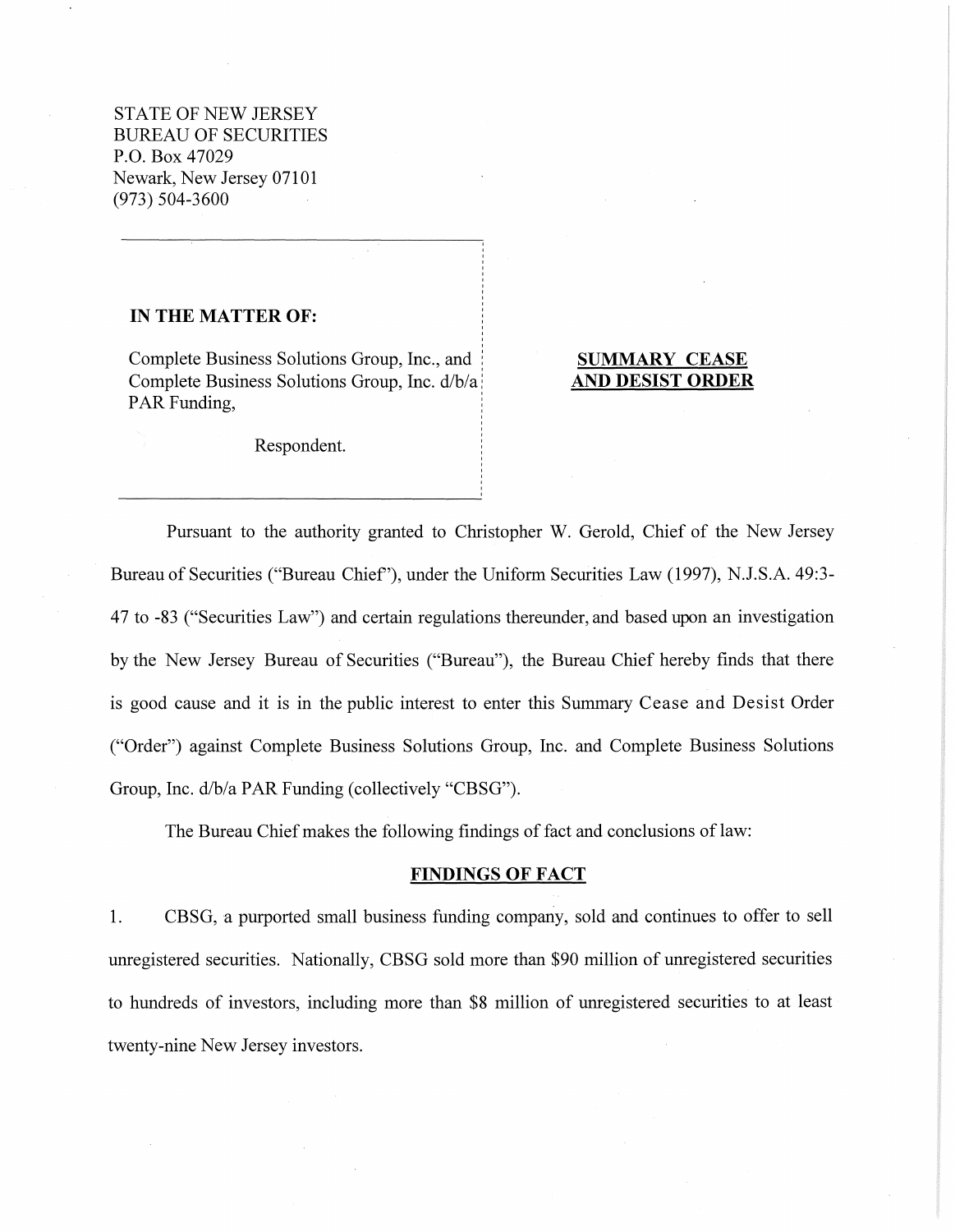2. The CBSG securities were sold by unregistered agents who received commissions which varied between 5% and potentially as high as 25%, depending on the amount of interest that would be paid to the investors. As a result, millions of dollars of commissions were paid to unregistered agents, including agents in New Jersey.

3. On November 28, 2018, CBSG and the Pennsylvania Department of Banking and Securities, Bureau of Securities Compliance and Examinations ("PABOS") entered into a Consent Order wherein the PABOS concluded that CBSG violated Pennsylvania securities laws by entering into agreements with unregistered agents to sell CBSG securities. As a result of the Consent Order, CBSG was required to pay an administrative assessment of \$499,000 to the PABOS.

## **A. The Respondent**

4. CBSG, a Delaware Corporation headquartered in Philadelphia, Pennsylvania, is a privately owned company that purports to generate returns through investing in the factoring of receivables of small and medium businesses. CBSG further purports to have funded 2,500 clients and funded over \$600 million since 2013.

5. CBSG has never been registered with the Bureau in any capacity.

## **B. Sale of Unregistered CBSG Securities**

6. CBSG offered and sold, and continues to offer and sell, securities as defined by N.J.S.A 49:3-49(m) in the form of Non-Negotiable Term Promissory Notes ("CBSG Notes") and concurrent Security Agreements ("CBSG Agreement") (together the "CBSG Securities").

7. The CBSG Notes accrued interest on the principal amount at rates ranging from approximately 12% to 44% annually.

8. The CBSG Notes provided different interest payment terms. For example, some CBSG Notes provided that that the accrued interest would be paid after twelve months. Other CBSG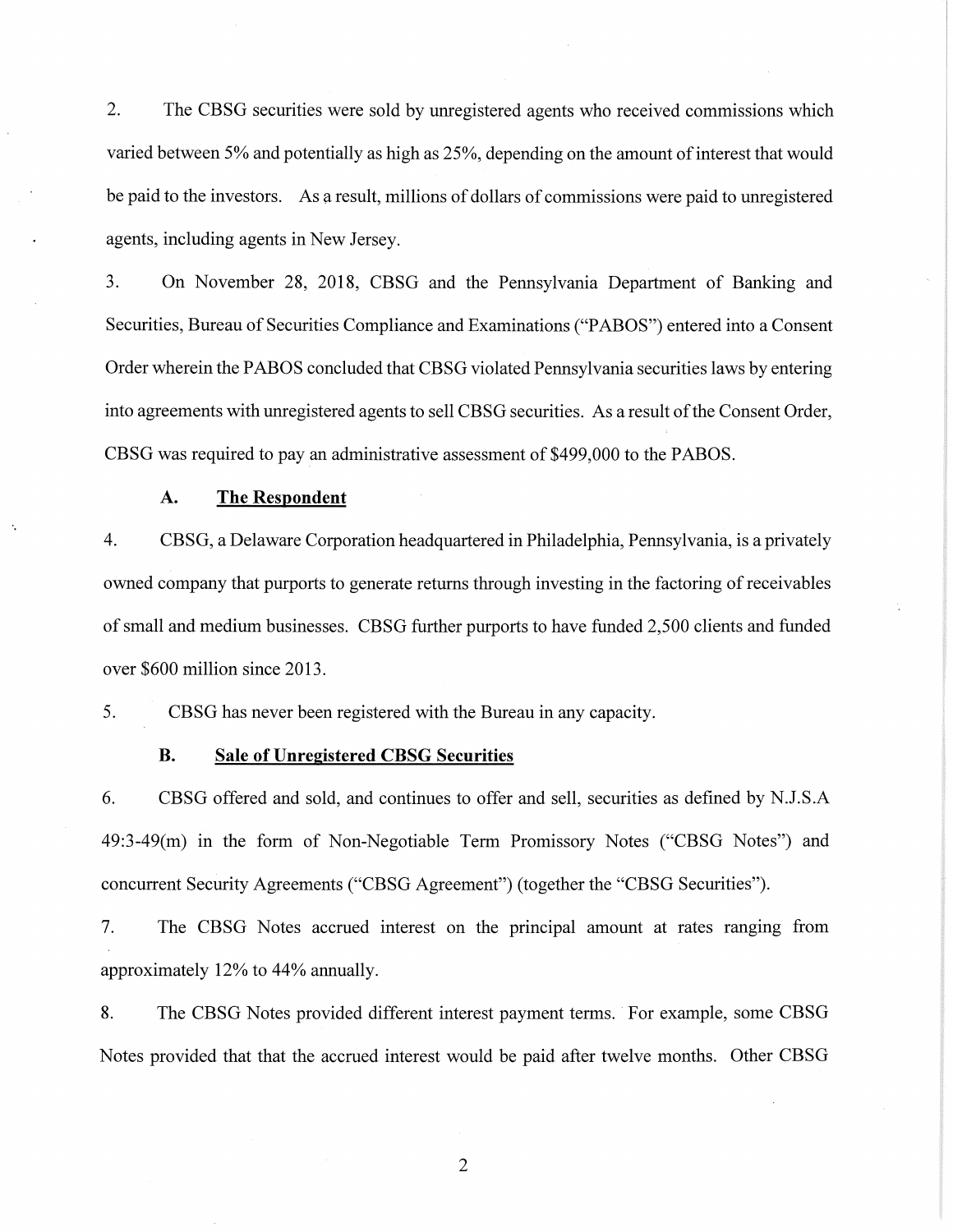Notes provided that a sum certain would be paid monthly with a balloon payment at the end of the twelve month period for the balance of the accrued, but unpaid, interest. And still others provided for monthly payments, among other terms.

9. Between April 12, 2016 and December 20, 2017 CBSG offered and sold at least forty-four CBSG Securities to at least twenty-nine New Jersey residents for a total face value of not less than \$8,715,300.

10. Nationally, between April 12, 2016 and December 20, 2017, CBSG sold over three hundred CBSG Securities with a total face value of more than \$90,000,000 to investors.

11. The CBSG Securities are not registered with the Bureau, not "federally covered," and not exempt from registration.

12. CBSG entered into "Finder's Fee Agreements" with at least sixteen persons ("Finders") to offer and sell the CBSG Securities, of which at least four of the Finders offered and sold CBSG Securities to or from New Jersey. Pursuant to such agreements, Finders received varying commissions for many but not all of their sales of the CBSG Securities.

13. The Finders were not registered with the Bureau, or exempt from registration, to offer and sell the CBSG Securities.

#### **CONCLUSIONS OF LAW**

14. CBSG Securities are "securities" as defined by N.J.S.A. 49:3-49(m).

15. CBSG is offering and selling securities that are not registered with the Bureau, not "federally covered," and not exempt from registration, in violation of N.J.S.A. 49:3-60.

16. CBSG is effecting or attempting to effect transactions in securities without registration in violation of N.J.S.A. 49:3-56.

17. CBSG employed unregistered agents, in violation of N.J.S.A. 49:3-56(h).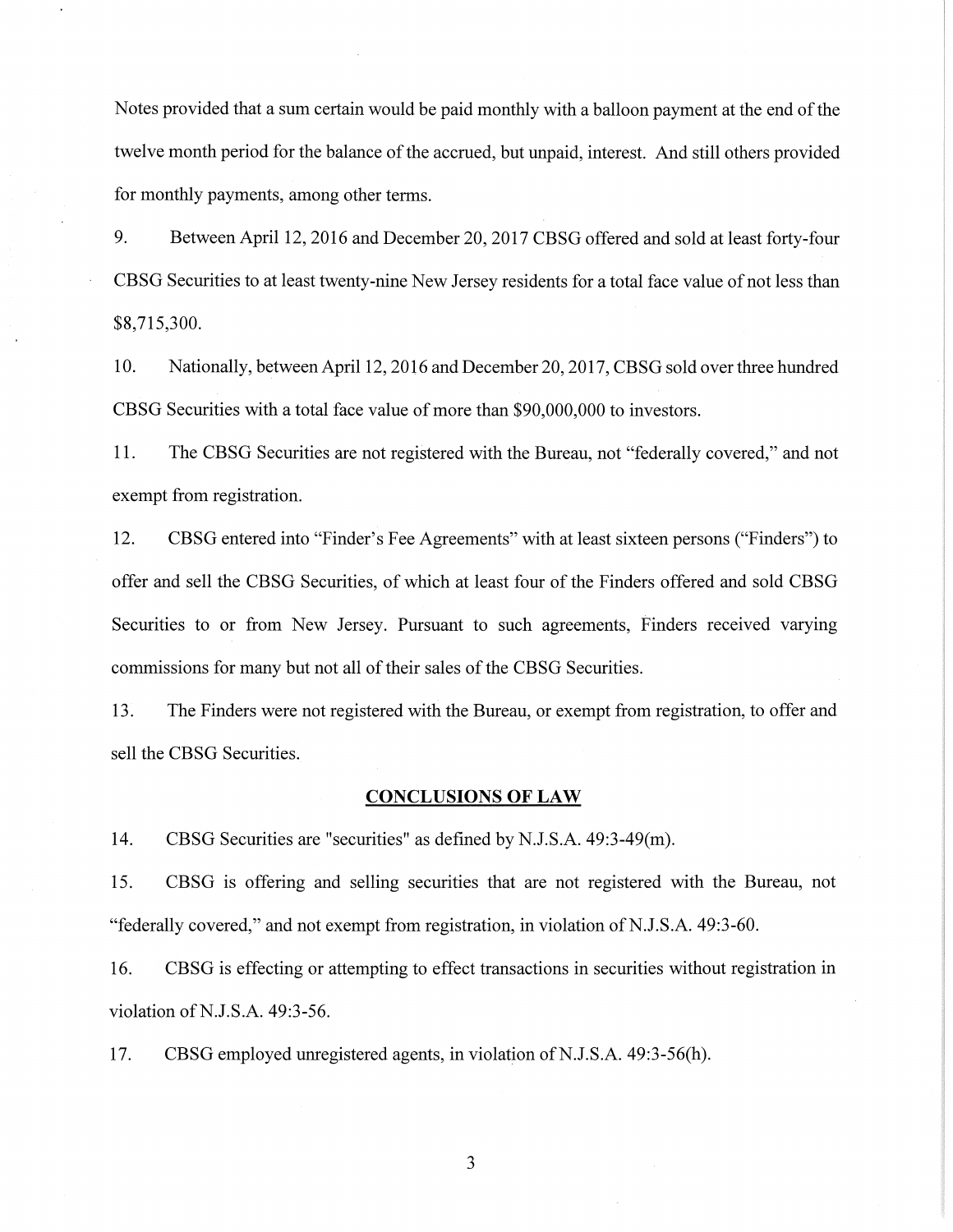18. N.J.S.A. 49:3-67 empowers the Bureau Chiefto issue orders that are reasonably necessary to carry out the provisions of the Law.

19. N.J.S.A. 49:3-69(a)(1) empowers the Bureau Chief to issue a cease and desist order against persons engaged in prohibited activities, directing them to cease and desist from further illegal activity or doing acts in furtherance thereof.

20. CBSG's violations are continuous and ongoing, therefore making a cease and desist order in the public interest and an appropriate remedy.

### **ORDER**

Therefore, based upon all of the foregoing,

It is on this  $\sqrt{7 h}$  day of **December** 2018 hereby **ORDERED** that:

21. CBSG and any person, employee, officer, director, entity, agent, Finder, or independent contractor under CBSG direction or control immediately CEASE AND DESIST from:

- a. offering for sale any security in New Jersey until the security is registered with the Bureau or is offered for sale pursuant to an exemption from registration under the Securities Law. This shall include additional sales to current investors, rollovers, or any extension of maturity dates of previously issued securities;
- b. acting as agents in New Jersey until each is registered with the Bureau or are acting pursuant to an exemption from registration under the Securities Law; and
- c. violating any other provisions of the Securities Law and any rules promulgated thereunder for the sale of any security in New Jersey.

22. All exemptions contained in N.J.S.A. 49:3-50 subsection (a) paragraph 9, 10, and 11 and subsection (b) are hereby **DENIED** as to CBSG.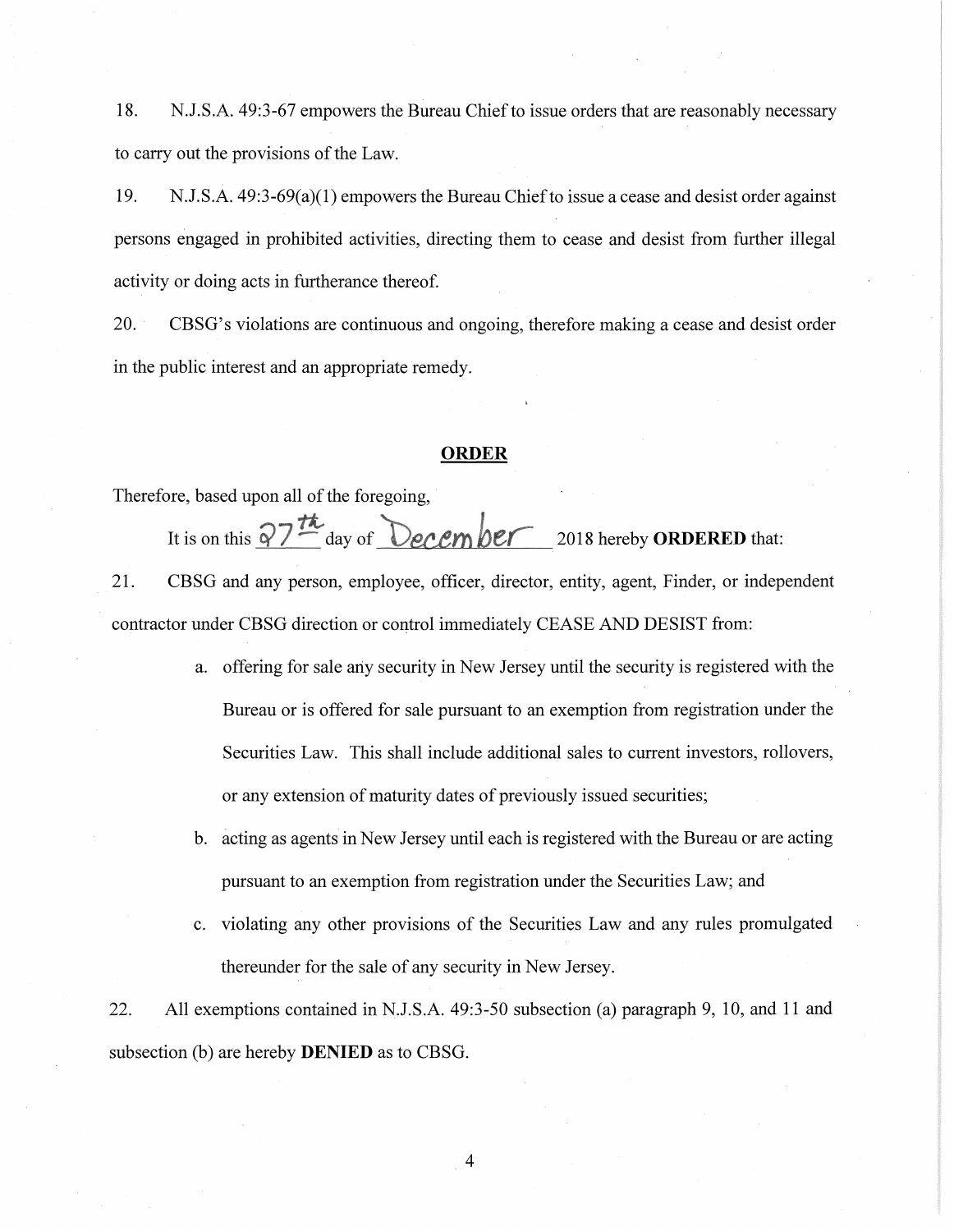23. All exemptions to the registration requirements provided by N.J.S.A. 49:3-56(b), N.J.S.A. 49:3-56(c) and N.J.S.A. 49:3-56(g) are hereby **DENIED** as to CBSG.

24. Nothing in this order shall preclude CBSG from paying interest and/or principal to the owners of the CBSG Securities pursuant to the terms of the CBSG Securities.

Christopher W. Gerold Chief, New Jersey Bureau/of Securities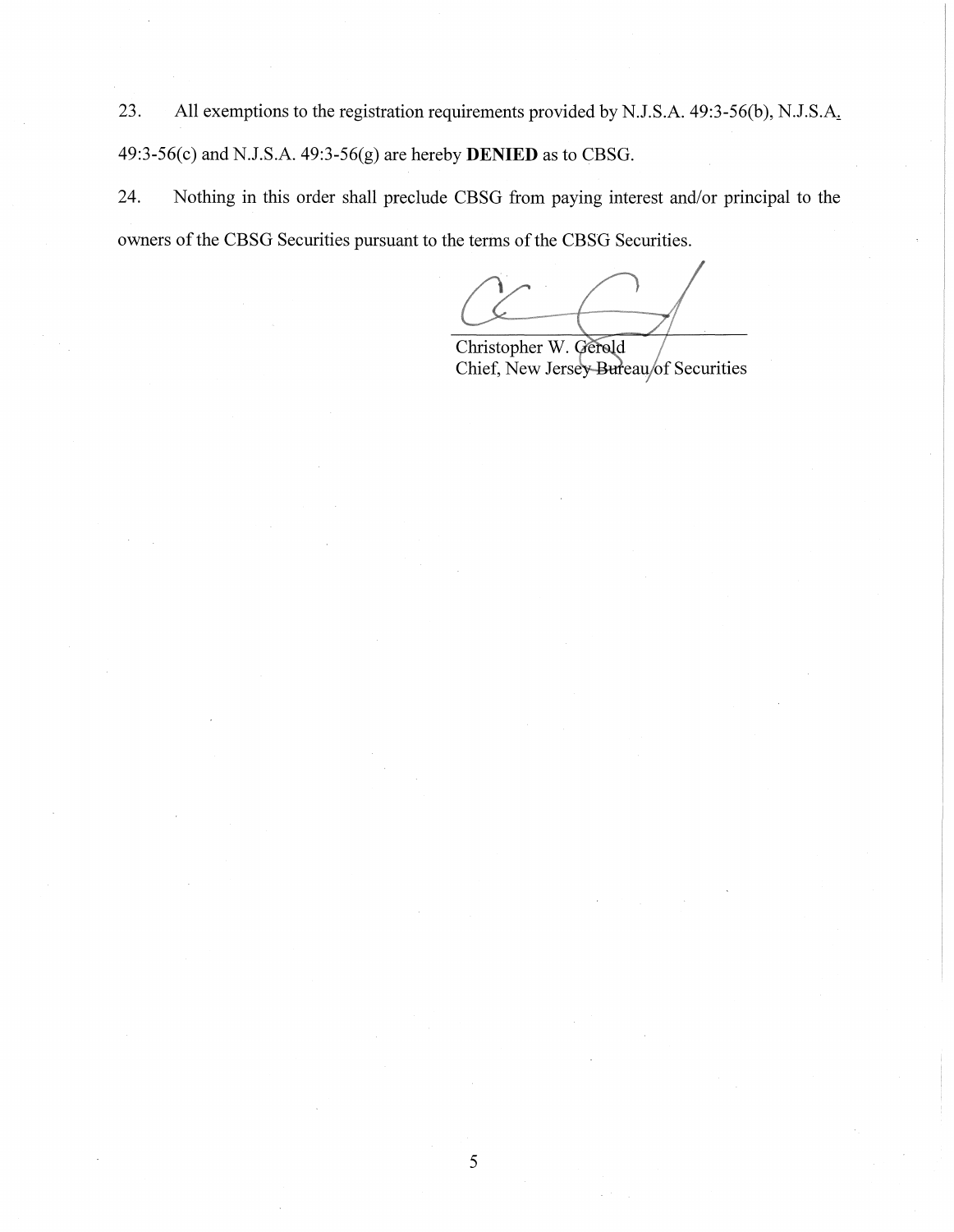## **NOTICE OF RIGHT TO HEARING**

Pursuant to N.J.S.A.  $49:3-69(a)(1)(i)$  the Bureau Chief shall entertain on no less than three days' notice a written application to lift the Order to Cease and Desist on written application of the person subject thereto and in connection therewith may, but need not, hold a hearing and hear testimony, but shall provide to the person subject thereto a written statement of the reasons for the Order to Cease and Desist.

Pursuant to N.J.S.A. 49:3-69(a)(l)(ii), upon service of notice of the Order to Cease and Desist issued by the Bureau Chief, the person subject thereto shall have up to 15 days to respond to the Bureau in the form of a written answer and written request for a hearing. The Bureau Chief shall, within five days of receiving the answer and request for a hearing, either transmit the matter to the Office of Administrative Law for a hearing or schedule a hearing at the Bureau of Securities.

Orders issued pursuant to N.J.S.A. 49:3-69 shall be subject to an application to vacate upon 10 days' notice, and a preliminary hearing on the Order shall be held in any event within 20 days after it is requested, and the filing of a motion to vacate the Order shall toll the time for filing an answer and written request for a hearing.

Pursuant to N.J.S.A. 49:3-69(a)(l)(iii), if any person subject to the Order fails to respond by filing a written answer and written request for a hearing with the Bureau or moving to vacate the order within the 15 day prescribed period, that person shall have waived the opportunity to be heard. The Order will be a Final Order and shall remain in effect until modified or vacated.